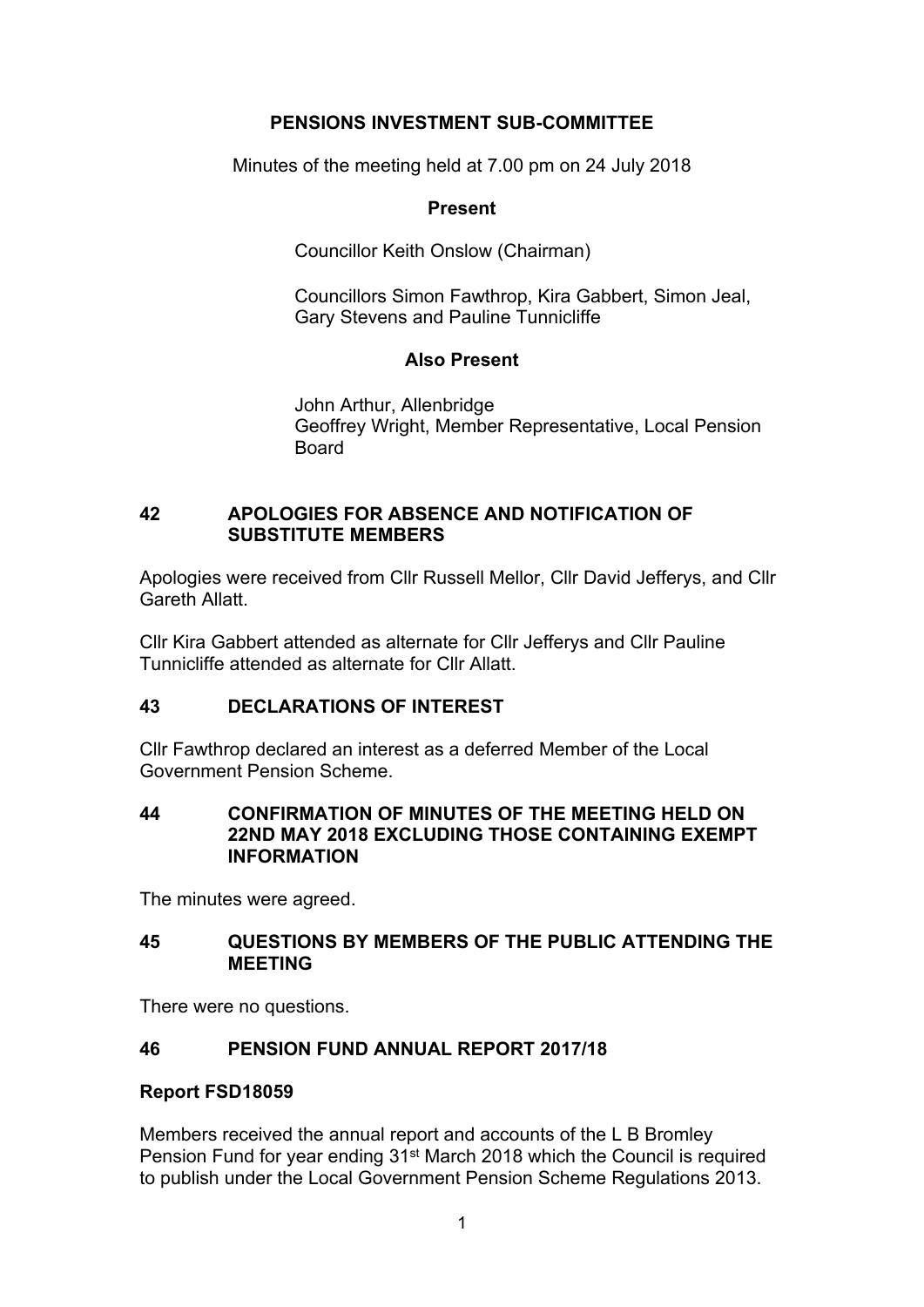The annual report included the following documents requiring the Sub-Committee's approval:

- Governance Policy Statement
- Funding Strategy Statement
- Investment Strategy Statement
- Communications Policy Statement.

The annual report had been audited by the Fund's external auditor, KPMG LLP and included a draft statement from KPMG. The Council would publish the Annual Report on its website by 1<sup>st</sup> December 2018.

The Bromley Pension Fund had total net assets of £967.0m as at 31st March 2018 (£913.4m as at 31<sup>st</sup> March 2017). The Fund outperformed its benchmark by 3.6% over the year (+6.1% against a benchmark return of +3.1%). Performance compared to the 61 LGPS funds in the PIRC local authority universe (average return of +4.5%) was excellent, ranking in the 3<sup>rd</sup> percentile for the year. Rankings over the medium and long term were also excellent – first over three years and over ten years, and second over five years, 20 years and 30 years to March 2018.

Total membership of the fund increased from 16,404 at 31st March 2017 to 16,920 at 31st March 2018 when it comprised 6,198 employees, 5,185 pensioners and 5,537 deferred members. Payments into the Fund from contributions (employee and employer), transfers in, and investment income totalled £41.6m in 2017/18 (£44.9m in 2016/17) and payments from the Fund for pensions, lump sums, transfers out and administration totalled £40.9m (£71.0m in 2016/17). The large reduction in the value of payments made during 2017/18 is mainly the result of the group transfers out of Bromley College and GS Plus during 2016/17.

The accounts had been audited by KPMG and were made available in draft form on the Council's website before the end of May 2018. KPMG anticipated issuing an unqualified audit opinion on the financial statements of the Pension Fund and a draft statement to that effect was included in the Annual Report. *(Democratic Services note: the final opinion, issued after the meeting, was unchanged from the draft included in the Annual Report.)*

In discussion it was highlighted that there were only four investment managers in the second paragraph under "Investment Managers" at page 13 of the Annual Report (of the year to 31st March 2018), and that Schroders had been appointed since then.

## **RESOLVED that:**

**(1) the Pension Fund Annual Report 2017/18 be noted and approved;**

**(2) the Governance Policy Statement, Funding Strategy Statement, Investment Strategy Statement, and Communications Policy Statement, as outlined at paragraph 3.2 of Report FSD18059, be approved; and**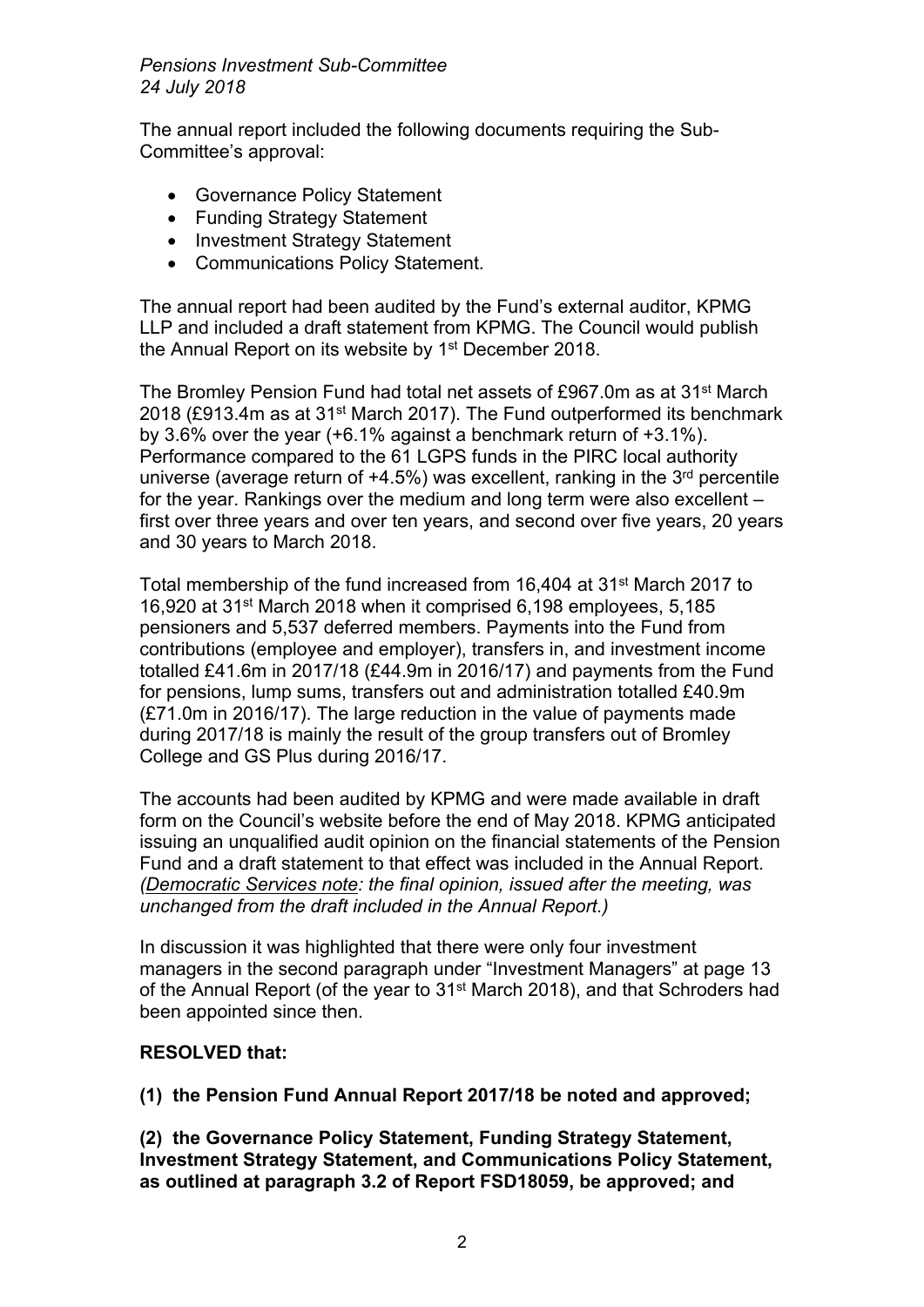## **(3) arrangements be made to ensure publication by the statutory deadline of 1 st December 2018.**

## **47 PENSION FUND - INVESTMENT REPORT**

#### Initial Allenbridge assessment of second quarter performance

John Arthur (Allenbridge) provided a brief commentary on the Fund's second quarter performance prior to the MFS presentation. In relation to Environmental, Social and Corporate Governance (ESG) considerations, the Director also updated Members on Government proposals to amend investment regulations for occupational pension schemes.

From outline figures on second quarter performance, the Fund slightly improved from benchmark but with a high level of volatility there was a greater level of uncertainty in markets. U.S. economic performance was good following tax cuts and subsequent volatility in Q1 passed; generally, the global economy was performing well. There had also been some political tensions in Europe e.g. new Italian Government.

Since the 2008 crash, economies had cut interest rates with extensive bond buying to encourage growth. The recovery had been the slowest on record but the economic picture was now becoming stable. The UK economy was growing stronger and central banks had dropped the level of bond buying with less money being pushed into the system. There was now substantive economic growth and a greater level of volatility. Assets were growing and it would have to a major political event(s) to impact the global economy.

With economies on the latter stages of recovery, markets had raised in Q2. Mr Arthur expected returns to be slightly volatile and medium term there was a reasonable level of returns. Although one of the best performing in England and Wales, it would not be easy for the Fund during the end stage of economic recovery.

#### ESG considerations on investments for occupational pension schemes

The Government had consulted on proposals to clarify and strengthen trustees' investment duties and mandate for ESG considerations related to investments for occupational pension schemes. An amendment to the Occupational Pension Schemes (Investment) Regulations 2005 would require trustees to state their policies on evaluating risks for an investment long term. This would include risks related to sustainability arising from corporate governance or from environmental or social impact. Trustees would also have to consider and respond to members' ethical and other concerns.

Although the intentions were sound, there was a risk of the principles being politicised. Clarification would be provided on strengthening investment responsibilities and trustees would need to consider ESG in their investments. The regulations would also require ESG related decisions to be non-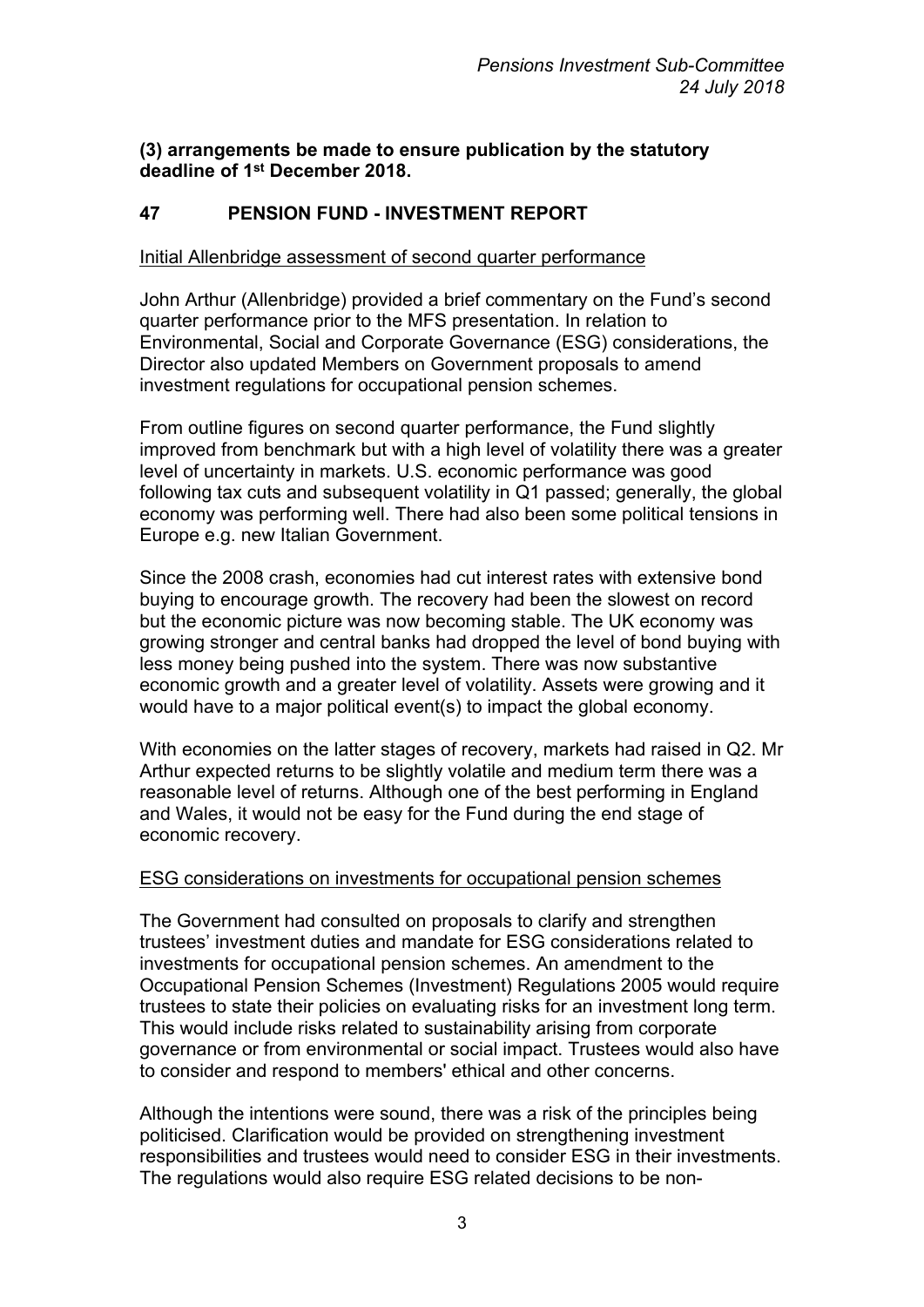detrimental to the Fund financially. In response to the consultation, the Director indicated that any variation to regulations should be based upon strong evidence and not be overly bureaucratic. L B Bromley Fund Managers already take the long term into account in investments, ensuring that ESG related risks are limited as far as possible to diminish factors that might prevent a maximised return. Baillie Gifford had indicated that there was a greater chance of achieving good sustainable performance success with more freedom given to Managers. In regard to an updated Investment Strategy Statement (ISS), the Chairman confirmed that the section in the current ISS, that Members were being requested to confirm when considering the Pension Fund Annual Report 2017/18 (i.e. *"how social, environmental and corporate governance considerations are taken into account in the selection, nonselection, retention and realisation of investments"*), is robust.

Mr Arthur thought the proposed regulations worked well with L B Bromley given that Baillie Gifford and MFS have a holding period for investments of seven to eight years. ESG was long term and the Fund Managers would need to consider such matters; it was important to them given the timescale for investments and best left for their decision when looking at investments. It was better to engage with companies to help them change and Baillie Gifford and MFS both did this.

Under the Government guidance it was possible to make investments unless they are illegal but any investment decision should not risk financial detriment to the Fund. The regulations were intended to provide clarification and a Member indicated that the Fund appeared to be more or less covered by the proposals; additionally, the Fund's Investment Strategy was always long term.

A further Member indicated that ESG was also about seeking renewable/green bonds and environmentally friendly investments and to look at corporate governance. There were a number of active and passive ESG investments and he suggested that this was basically a move towards looking at other things apart from solely profit including achieving good or better returns with ESG. ESG was now a growing area and he suggested that stocks without these would lose out.

## MFS presentation

As at 31st May 2018 assets invested by MFS had a value of £216,150,232 compared to a value of £210,442,797 at 31st May 2017. The presentation also referred to top sector overweights and top underweights with investments as well as sector contractors/detractors to performance in the year. MFS investments had seen a substantial lagging behind index over a five to nine month period.

The rolling relative performance of MFS Global Value Equity Composite (gross of fees) had delivered a long term performance (since the Fund's inception in July 2003) as shown below: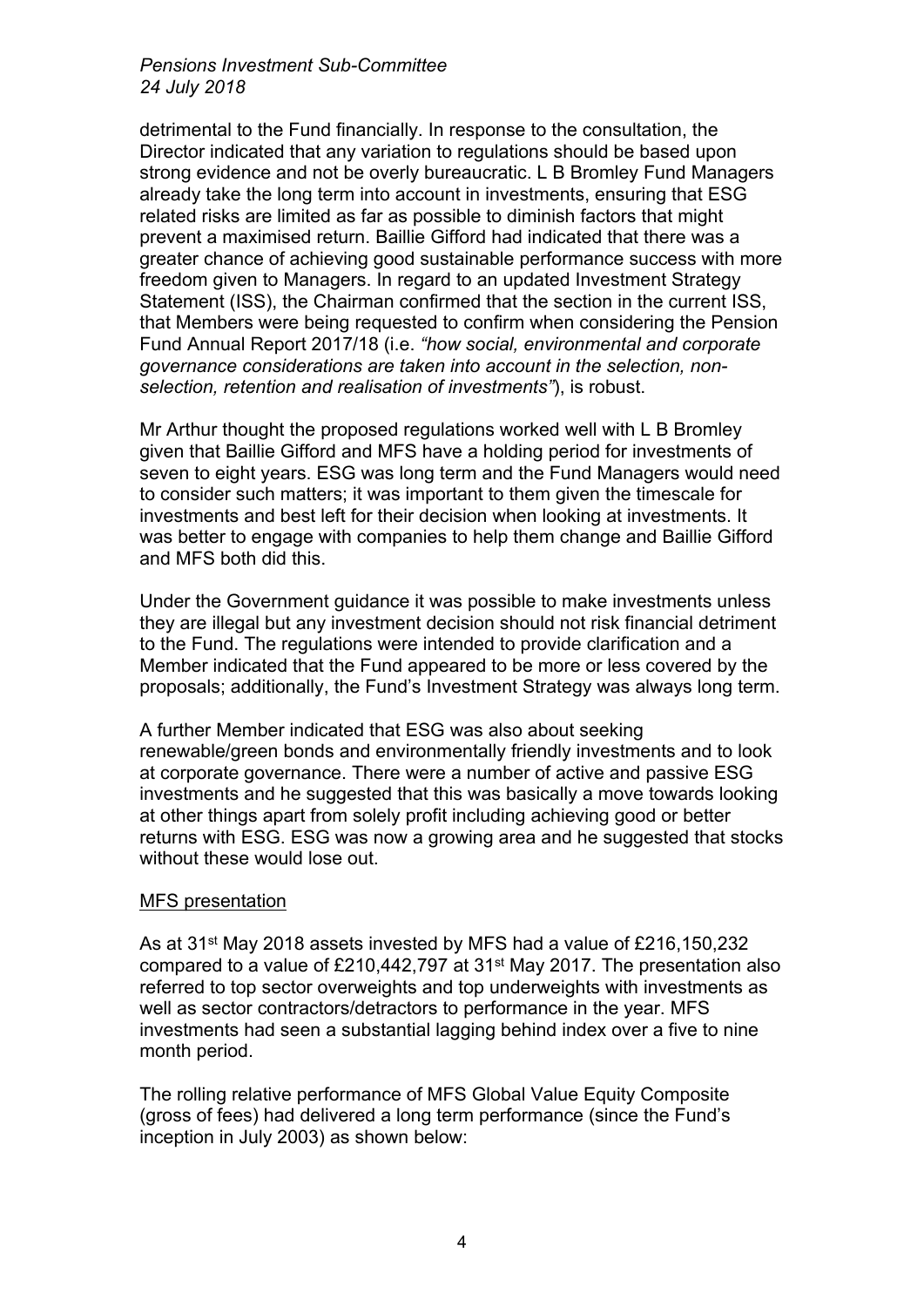| <b>Rolling Time Period</b> | % of outperforming periods | Average excess return |
|----------------------------|----------------------------|-----------------------|
|                            |                            |                       |
| 3 years                    | 99%                        | $3.3\%$               |
| 5 years                    | 100%                       | 3.3%                  |
| vears                      | 100%                       | 3.2%                  |
| 10 years                   | 100%                       | 3.3%                  |

For the most part MFS had outperformed but more recently markets had been strong and MFS had struggled to maintain performance with a cautious approach taken. In down markets between July 2003 and March 2018, the MFS Global Value Equity Composite (gross of fees) had significantly more outperforming quarters against the MSCI World Index than underperforming quarters; during up markets there were slightly more underperforming quarters. Overall in the period, MFS achieved more outperforming quarters than underperforming quarters.

MFS adopted a consistent long term approach, marrying fundamentals and valuation to identify compelling investment ideas across the world. Their goal was to outperform the MSCI World Index over full market cycles with below average volatility (the MSCI World Value Index is a secondary benchmark). MFS believed that maintaining a long term investment focus provided the opportunity to exploit market inefficiencies along (i) valuation as one of the most important drivers of long term investment performance, and (ii) business durability, driving more persistent returns than the market recognises along with the compounding effect of excess returns and cash flows. On strategy, MFS analysed the long-term durability of businesses rather than try to forecast near-term earnings. They also invested in companies with attractive valuations and low market expectations, high sustainable return prospects, or significant potential for improvement. Their valuation approach was flexible, but rigorous, considering downside risk for each company they invest in, only investing where valuations compensate for it. MFS looked at firms with a competitive edge long term and saw their prime function as not losing money for the Fund.

| Number of years held | <b>Proportion of Portfolio</b> |
|----------------------|--------------------------------|
| $0 - 1$              | 10.2%                          |
| $1 - 3$              | 17.8%                          |
| $3 - 5$              | 7.9%                           |
| $5 - 10$             | 32.6%                          |
| $10+$                | 31.2%                          |

Most of the MFS Global Value Equity was held for five to ten years as shown below:

As of 31st May 2018, a market overview was also provided by region performance and the performance of specific sectors (MSCI World Sector Performance). Equity market volatility had jumped from historically low levels since February 2018, although the volatility spike appeared to have been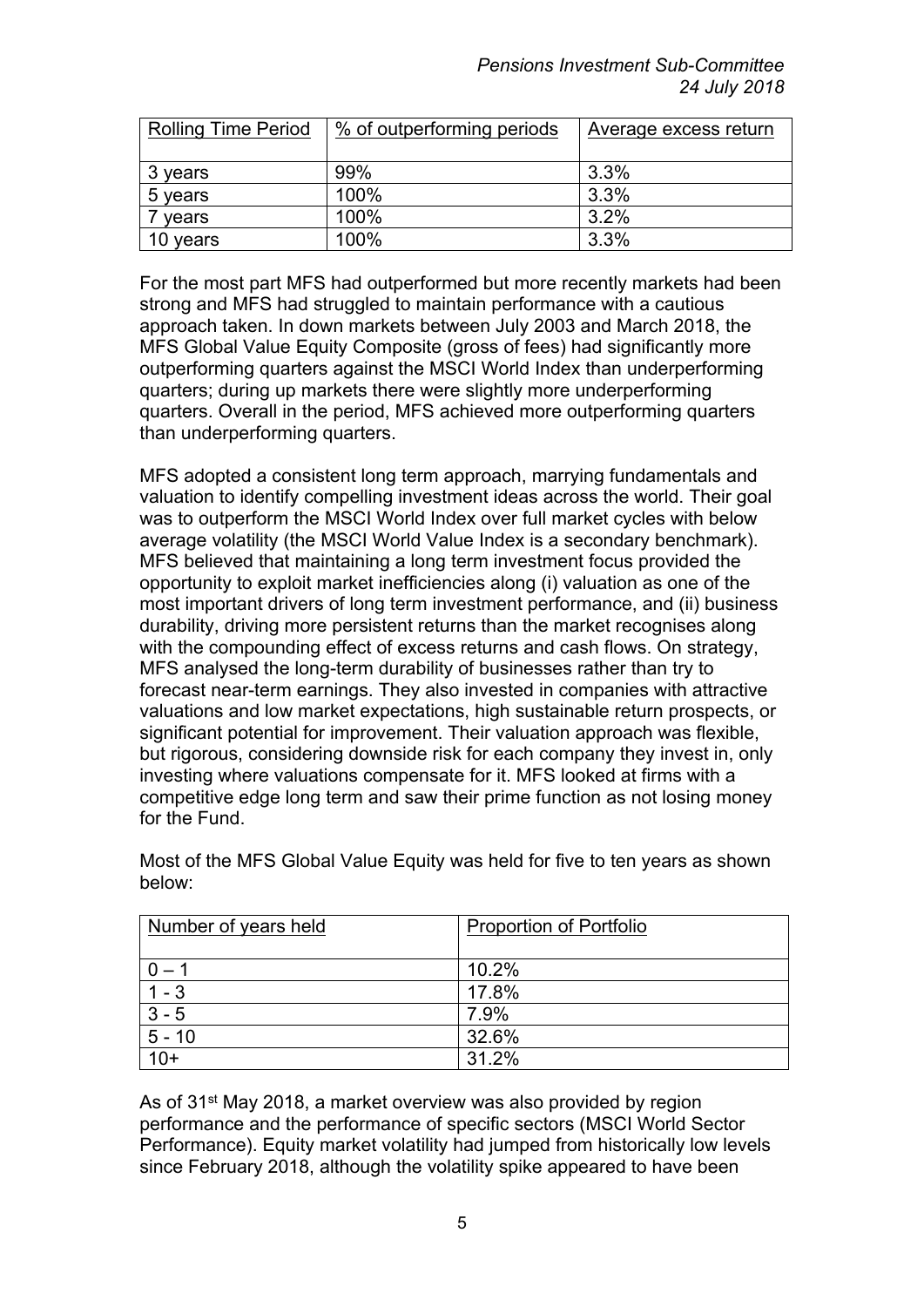technically driven. Continued synchronized global growth combined with historically low interest rates still supported the equity market. Economic indicators were not yet signaling the end of the business cycle/market cycle that started in 2009. With valuation remaining rich by historical measures, concerns around higher inflation, higher interest rates, peaking economic and earnings momentum, global trade friction, and geopolitical risks might continue to weigh on global equity markets going forward. Although the prospect is not looking so good for the future, the cycle had not ended and MFS expected returns of 4% or over in the next ten years. Reference was also made to a higher level of performance in the U.S.

Performance drivers in stocks and sectors for the year to 31<sup>st</sup> May 2018 were also highlighted. Although there were stock contributors, commentary to Members indicated that MFS performance had not been so good with poor stock selection over the recent period - there were no "stand-out winners" on MFS investment stocks in past years.

Further presentation summaries included significant transactions for the year to 31st May 2018 covering purchases and sales and investment weightings by sector. A further summary highlighted weights of investment by region and country.

Concerning an under-exposure by MFS in IT, reference was made to Google and Yahoo some years ago when both organisations had the same search market. Now it was mostly Google and leadership can change within companies. On early investment in IT companies such as those concerned with space technologies, reference was made to a list of portfolio holdings appended to the MFS presentation. Leadership changed less quickly with these companies and they were well stablished. MFS preferred to focus their attention on about 2,000 companies for potential investment, leaving exciting new areas for others. As long as the majority of stocks held by MFS do well, good returns are achieved and the risk is reduced.

Mr. Arthur indicated that MFS come into their own when markets fall and asked if MFS could put into context last year's performance against the long term performance achieved by MFS. MFS indicated that the previous occasion they had such a period of poor performance was 1989. Nearly every year, the market's most expensive stocks in the previous year tended not to perform the best subsequently. There were also certain disrupters to investment performance in sectors and MFS tended to avoid investment in companies involved.

Concerning ESG, reference was made to material appended to the presentation outlining the MFS approach to responsible investing. MFS integrated material ESG risks and opportunities into the fundamental research process to maximise long term investment performance. The formal commitment of MFS to ESG research was demonstrated by:

- Founding the MFS Responsible Investment Committee (2009);
- Signing the Principles for Responsible Investment (2010); and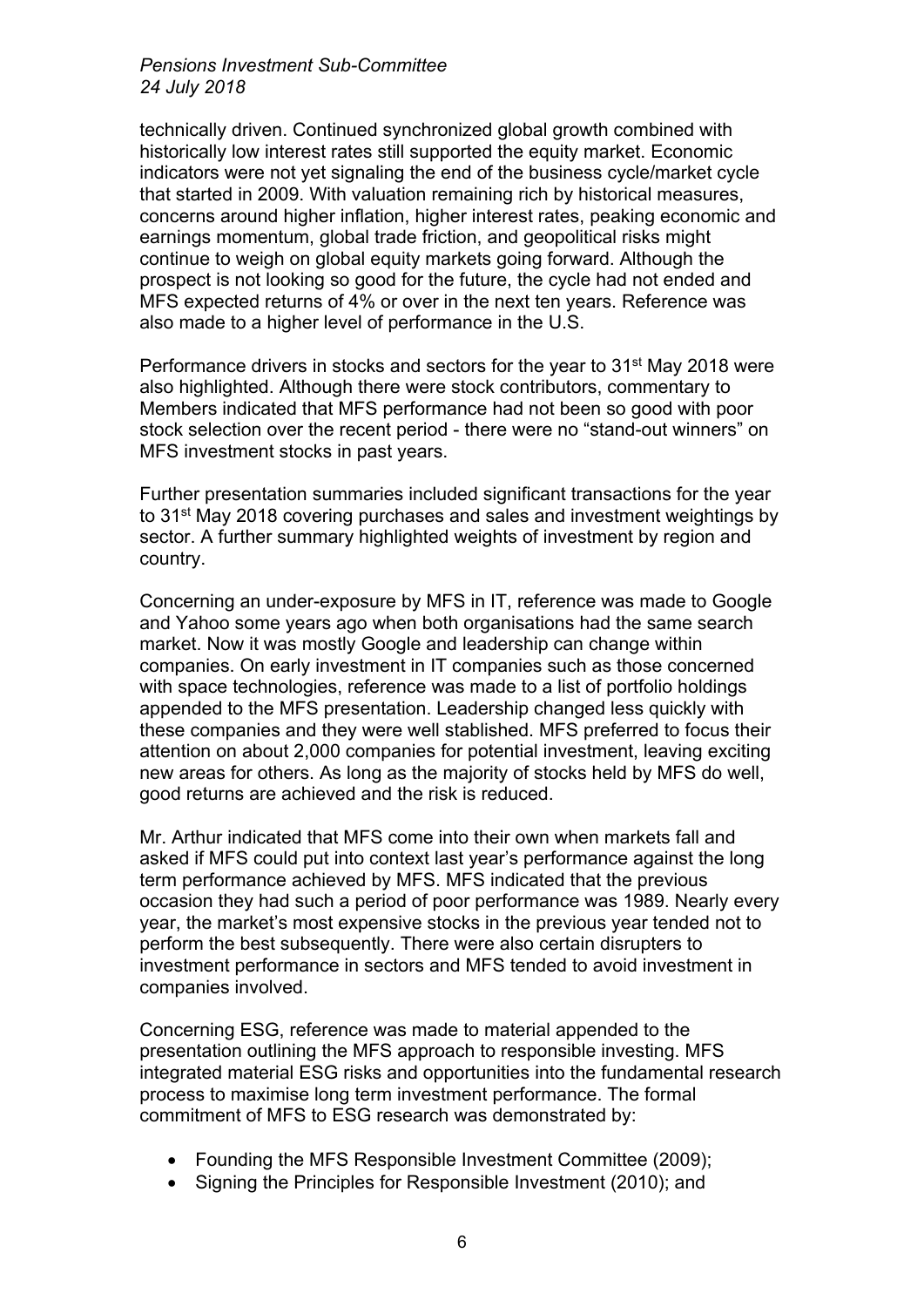• Hiring a dedicated ESG research analyst (2013).

On integrating ESG risks and opportunities in investment decisions, evaluation was based on: the research of individual MFS analysts and portfolio managers; the work of the dedicated MFS ESG analyst; and the research of third parties. When an ESG issue is identified as material for a particular firm, a member of the MFS investment team may engage with the management team or board of directors of that firm to better understand the risk or opportunity that the ESG factor presents. The MFS research analyst encourages additional dialogue on ESG topics through company-specific analysis, thematic research, and the development of portfolio "dashboards".

On integration in ownership policies and practices, the MFS proxy voting policies are informed by ESG issues to help protect and enhance long-term shareholder value. The MFS proxy team engages with the MFS portfolio companies on many ESG topics, including executive compensation, board composition, and sustainability reporting. MFS publically disclose a report on their proxy voting and engagement activities annually; this includes details of the proxy team's voting and engagement activity. The MFS emphasis on ESG reflects the MFS investment process, taking an integrated approach; MFS wanted to invest in businesses providing good returns and growth rates and this included ESG considerations. MFS had recruited an analyst to ensure that important matters on the long term business case of a company are properly considered and it was now part of day to day life.

On MFS performing above benchmark for most years since 2008 and a significant volatility (in returns) from year to year, standard volatility over a year was one level of risk looked at - it was about understanding the companies owned. Some good performance relative to index had been achieved with some not so good, particularly for last year. This could be expected and had not encouraged MFS to change its fundamental approach. MFS were confident of producing returns long term and had significant skill in those areas of most risk by choosing appropriate companies.

## **48 TRANSFER OF BAILLIE GIFFORD GLOBAL EQUITIES INTO THE LONDON CIV**

# **Report FSD18061**

Further to the Government requirement for administering authorities to pool assets into investment pools (to deliver management fee savings and increase capacity/capability for infrastructure investments), Members were asked to consider a transfer of the Fund's Global Equities portfolio managed by Baillie Gifford into the equivalent portfolio in the London Collective Investment Vehicle (which the L B Bromley Pension Fund joined in October 2016). Assets such as equities and bonds (easier to transfer or sell) were expected to be pooled first.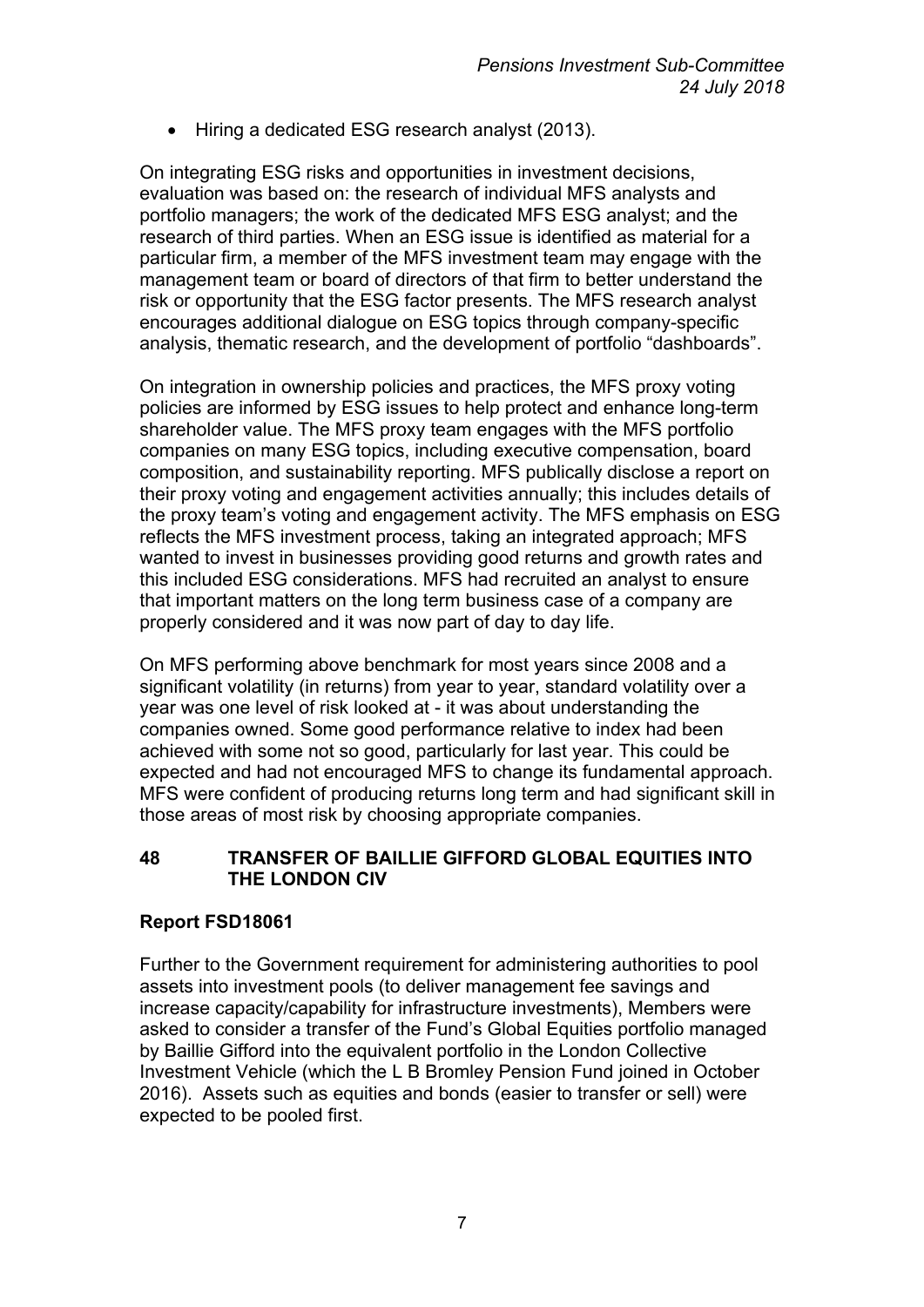In view of matters considered as exempt material which the Chairman wished to discuss with the Sub-Committee, Members agreed to consider the item under Part 2 proceedings of the meeting.

# **49 PENSION FUND RISK REGISTER**

## **Report FSD18060**

Comprising high level risks (underpinned by more detailed registers within individual business plans), the Pension Fund Risk Register (appended to Report FSD18060) feeds into the Corporate Risk Register via the Corporate Risk Management Group**.**

The Fund's agreed Asset Allocation Strategy (reviewed in 2016/17) balances the risks associated with a high allocation to growth assets, particularly equities, with the need to improve the funding level and maintain employer contribution rates at a relatively stable level, whilst also meeting the Fund's cash-flow requirements.

A summary of the main investment risks comprised:

- Concentration/credit the risk of underperformance or default from a significant allocation to any single investment or type of investment;
- $\bullet$  Illiquidity the risk that the Fund has insufficient liquid assets to meet its cash flow requirements;
- Currency risk the risk that the currencies of the Fund's assets underperform relative to sterling;
- $\bullet$  Interest rate risk the risk that the values or future cash flows from investments fluctuate as a result of changes in market interest rates; and
- Manager underperformance the failure by the investment managers to achieve their benchmark rate of investment return.

A Member felt that governance around the CIV is a risk missing from the Register. Although the Fund continues to retain ownership of its investments in the London Collective Investment Vehicle (LCIV), Members supported the view and it was **RESOLVED that:**

## **(1) the current Pension Fund Risk Register be noted along with existing controls in place to mitigate the risks; and**

**(2) further commentary be added to the Register to reflect an additional risk of governance related to the London Collective Investment Vehicle.**